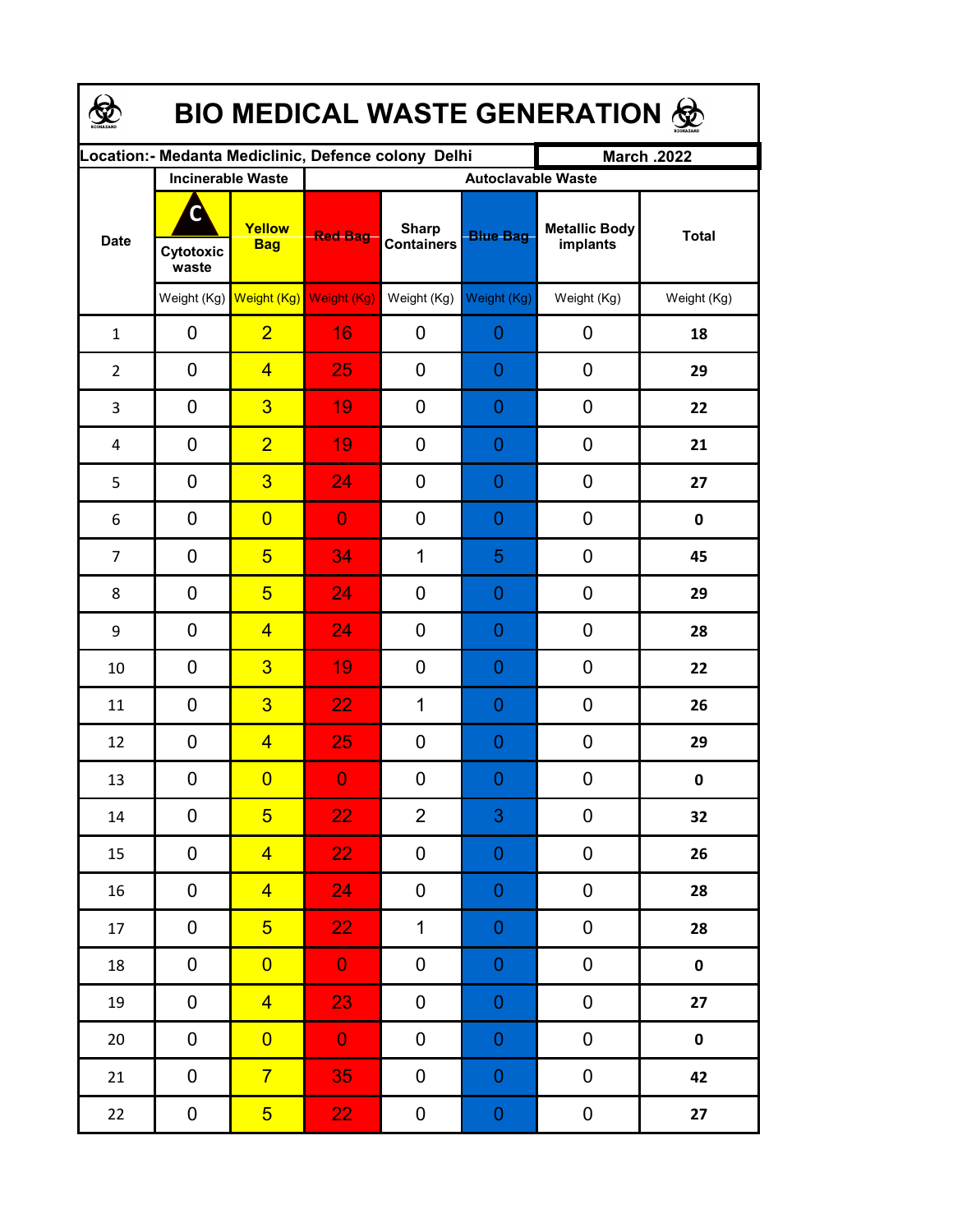| 23           | $\mathbf 0$ | $\overline{4}$ | 24             | 5                | 0              | $\mathbf 0$ | 33        |
|--------------|-------------|----------------|----------------|------------------|----------------|-------------|-----------|
| 24           | $\mathbf 0$ | $\overline{2}$ | 18             | $\pmb{0}$        | $\mathbf{3}$   | $\mathbf 0$ | 23        |
| 25           | $\mathbf 0$ | $\overline{3}$ | 16             | $\mathbf 0$      | $\overline{0}$ | $\pmb{0}$   | 19        |
| 26           | $\mathbf 0$ | $\overline{2}$ | 21             | $\mathbf 0$      | $\overline{0}$ | $\mathbf 0$ | 23        |
| 27           | $\mathbf 0$ | $\overline{0}$ | $\overline{0}$ | $\pmb{0}$        | $\overline{0}$ | $\pmb{0}$   | $\pmb{0}$ |
| 28           | $\mathbf 0$ | $\overline{5}$ | 20             | 3                | $\overline{0}$ | $\pmb{0}$   | 28        |
| 29           | $\mathbf 0$ | $\overline{2}$ | 19             | $\mathbf 0$      | 0              | $\mathbf 0$ | 21        |
| 30           | $\mathbf 0$ | $\overline{4}$ | 20             | $\boldsymbol{0}$ | $\mathbf 0$    | $\pmb{0}$   | 24        |
| 31           | $\mathbf 0$ | $\overline{3}$ | 19             | $\mathbf 0$      | $\overline{0}$ | $\mathbf 0$ | 22        |
| <b>TOTAL</b> | $\bf{0}$    | 97             | 578            | 13               | 11             | $\mathbf 0$ | 699       |